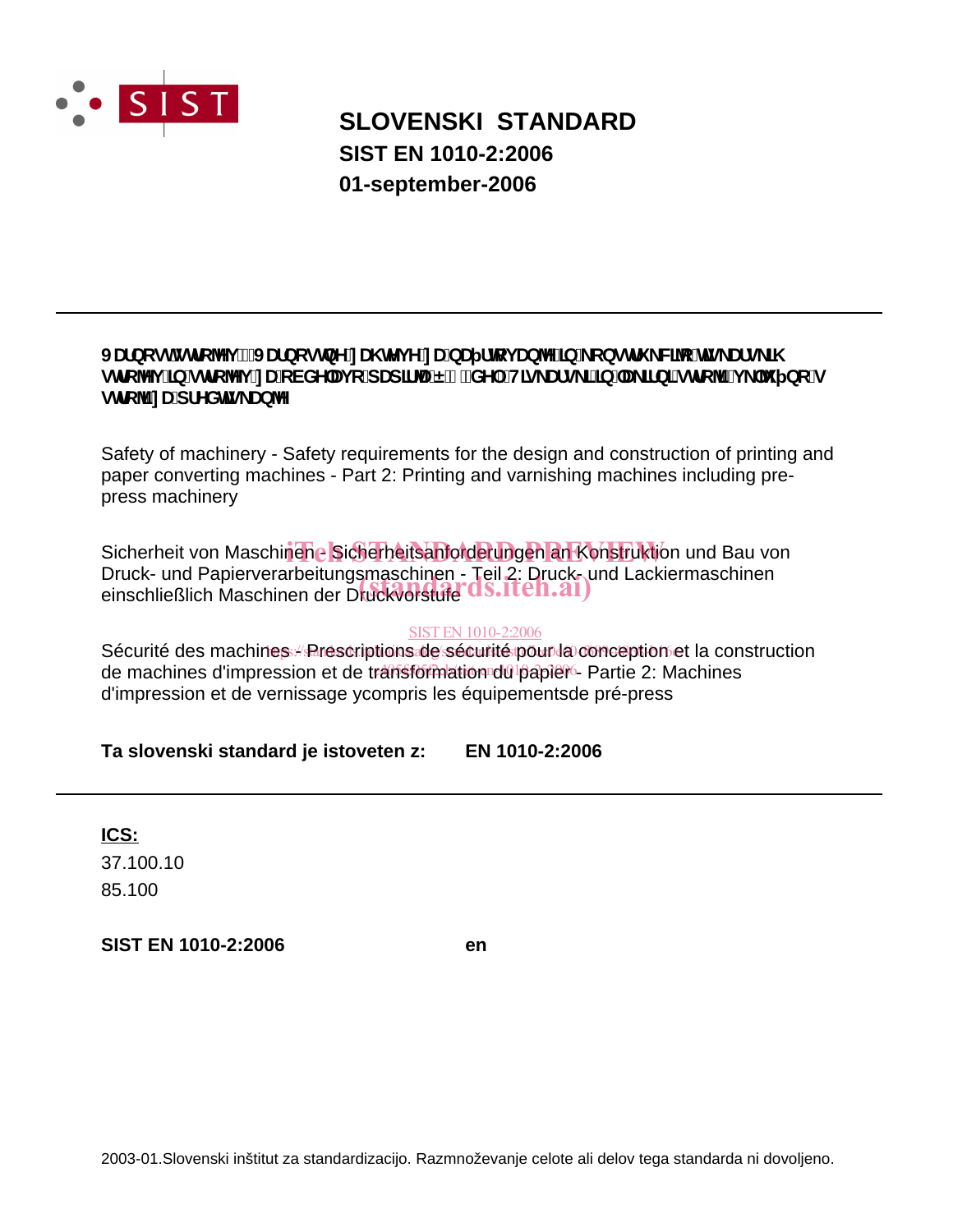# iTeh STANDARD PREVIEW (standards.iteh.ai)

SIST EN 1010-2:2006 https://standards.iteh.ai/catalog/standards/sist/c7ec0e60-f689-4868-b16ee405fe05f2cb/sist-en-1010-2-2006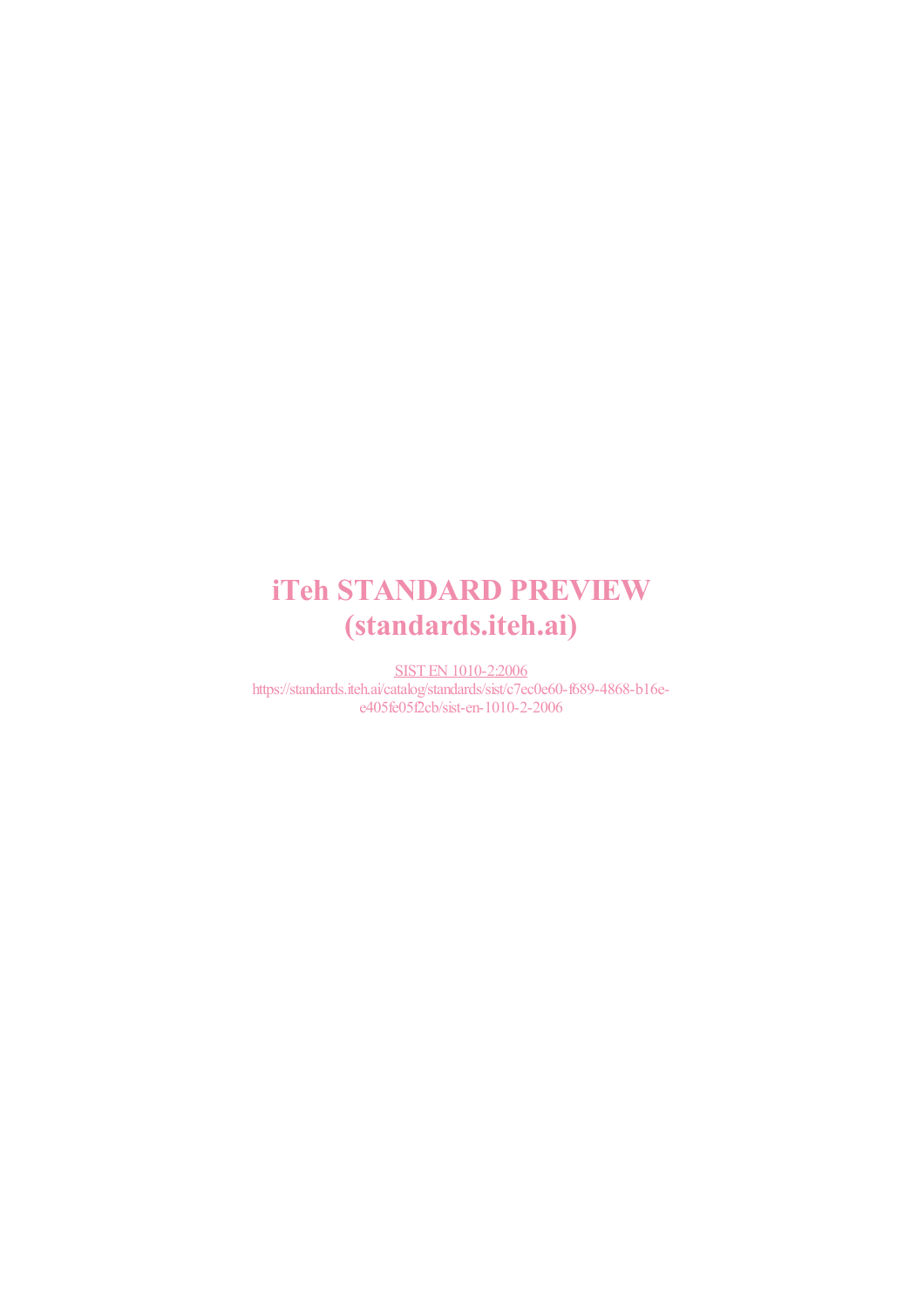# EUROPEAN STANDARD NORME EUROPÉENNE EUROPÄISCHE NORM

# **EN 1010-2**

March 2006

ICS 37.100.10; 85.100

English Version

# Safety of machinery - Safety requirements for the design and construction of printing and paper converting machines - Part 2: Printing and varnishing machines including pre-press machinery

Sécurité des machines - Prescriptions de sécurité pour la conception et la construction de machines d'impression et de transformation du papier - Partie 2: Machines d'impression et de vernissage ycompris les équipementsde pré-press

Sicherheit von Maschinen - Sicherheitsanforderungen an Konstruktion und Bau von Druck- und Papierverarbeitungsmaschinen - Teil 2: Druck- und Lackiermaschinen einschließlich Maschinen der Druckvorstufe

This European Standard was approved by CEN on 17 January 2005.

CEN members are bound to comply with the CEN/CENELEC Internal Regulations which stipulate the conditions for giving this European Standard the status of a national standard without any alteration. Up-to-date lists and bibliographical references concerning such national<br>standards may be obtained on application to the Central Secretariat or to any CEN standards may be obtained on application to the Central Secretariat or to any CEN member.

This European Standard exists in three official versions English, French, German). A version in any other language made by translation<br>Under the responsibility of a CEN member into its own language and potified to the Cent under the responsibility of a CEN member into its own language and notified to the Central Secretariat has the same status as the official versions.

#### SIST EN 1010-2:2006

CEN members are the national standards bodies of Austria, Belgium, Cyprus, Czech Republic, Denmark, Estonia, Finland, France,<br>Cermany, Crosse, Hunger, Doctor Hology Hall, C1988-116e-689-699-699-699-699-699-699-69-69-69-69-Germany, Greece, Hungary, Iceland, Ireland, Italy, Latvia, Lithuania, Luxembourg, Malta, Netherlands, Norway, Poland, Portugal, Romania, Sennary, Sreece, Frangary, Iceland, Ireland, Italy, Eatric, Filipania, Euxembodig,<br>Slovakia, Slovenia, Spain, Sweden, Switzerland and United Kingdom.



EUROPEAN COMMITTEE FOR STANDARDIZATION COMITÉ EUROPÉEN DE NORMALISATION EUROPÄISCHES KOMITEE FÜR NORMUNG

**Management Centre: rue de Stassart, 36 B-1050 Brussels**

Ref. No. EN 1010-2:2006: E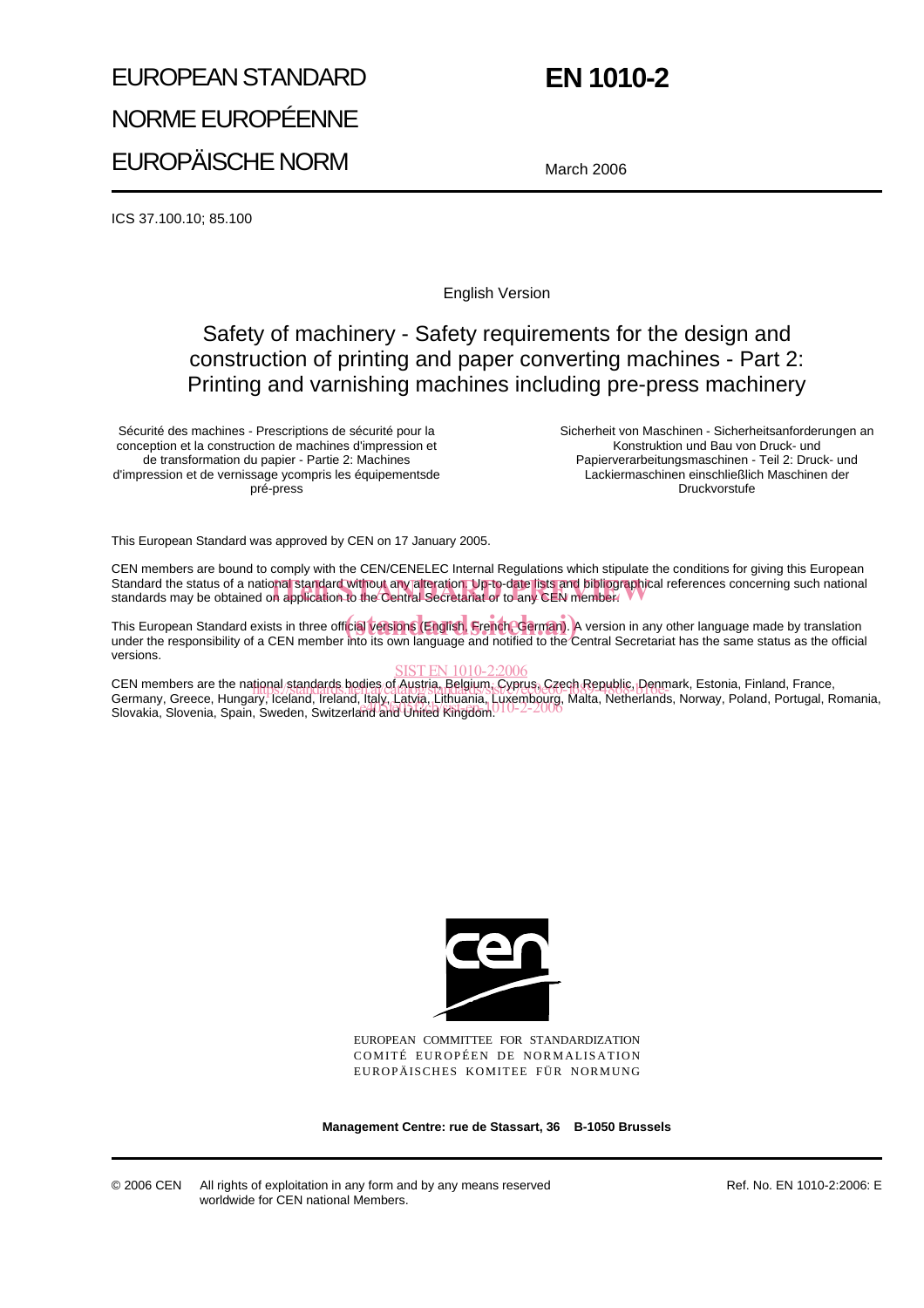# **Contents**

| 1                                                                                                                                     |                                                                                                                                                                                                                                      |  |
|---------------------------------------------------------------------------------------------------------------------------------------|--------------------------------------------------------------------------------------------------------------------------------------------------------------------------------------------------------------------------------------|--|
| $\mathbf{2}$                                                                                                                          |                                                                                                                                                                                                                                      |  |
| 3                                                                                                                                     |                                                                                                                                                                                                                                      |  |
| 4                                                                                                                                     |                                                                                                                                                                                                                                      |  |
| 5<br>5.1<br>5.2<br>5.3<br>5.4<br>5.4.1<br>5.5<br>5.6<br>5.6.1<br>5.6.2<br>5.6.3<br>5.6.4<br>5.6.5<br>5.6.6<br>5.6.7<br>5.6.8<br>5.6.9 | Sheet-fed printing presses and varnishing machines (except screen printing presses)17<br>Continuous-flow drying devices T.A.NDARD PREVIEW 10<br>Measuring and controlsdevicestahai/catalog/standards/sist/c7ec0e60-f689-4868-b16e-44 |  |
| 6                                                                                                                                     |                                                                                                                                                                                                                                      |  |
| 7<br>7.1<br>7.1.1<br>7.1.2<br>7.1.3<br>7.1.4<br>7.1.5<br>7.1.6<br>7.1.7<br>7.1.8<br>7.1.9                                             |                                                                                                                                                                                                                                      |  |
|                                                                                                                                       | Annex ZA (informative) Relationship between this European Standard and the Essential                                                                                                                                                 |  |
|                                                                                                                                       | Annex ZB (informative) Relationship between this European Standard and the Essential                                                                                                                                                 |  |
|                                                                                                                                       |                                                                                                                                                                                                                                      |  |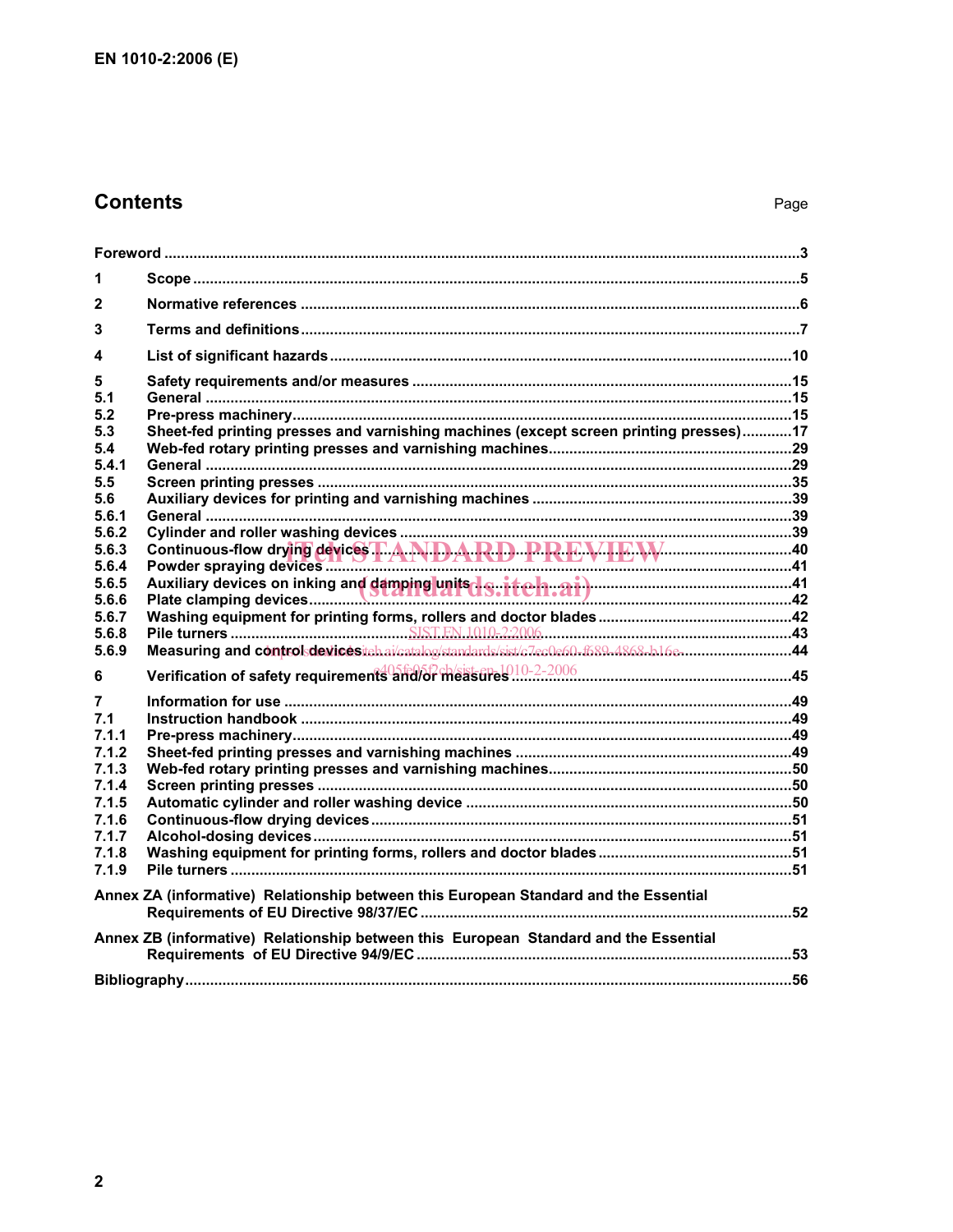## **Foreword**

This document (EN 1010-2:2006) has been prepared by Technical Committee CEN/TC 198 "Printing and paper machinery - Safety", the secretariat of which is held by DIN.

This European Standard shall be given the status of a national standard, either by publication of an identical text or by endorsement, at the latest by September 2006, and conflicting national standards shall be withdrawn at the latest by September 2006.

This document has been prepared under a mandate given to CEN by the European Commission and the European Free Trade Association, and supports essential requirements of EU Directives.

For relationship with EU Directives, see informative Annexes ZA and ZB, which are integral parts of this document.

According to the CEN/CENELEC Internal Regulations, the national standards organizations of the following countries are bound to implement this European Standard: Austria, Belgium, Cyprus, Czech Republic, Denmark, Estonia, Finland, France, Germany, Greece, Hungary, Iceland, Ireland, Italy, Latvia, Lithuania, Luxembourg, Malta, Netherlands, Norway, Poland, Portugal, Romania, Slovakia, Slovenia, Spain, Sweden, Switzerland and the United Kingdom. iTeh STANDARD PREVIEW

# (standards.iteh.ai)

SIST EN 1010-2:2006 https://standards.iteh.ai/catalog/standards/sist/c7ec0e60-f689-4868-b16ee405fe05f2cb/sist-en-1010-2-2006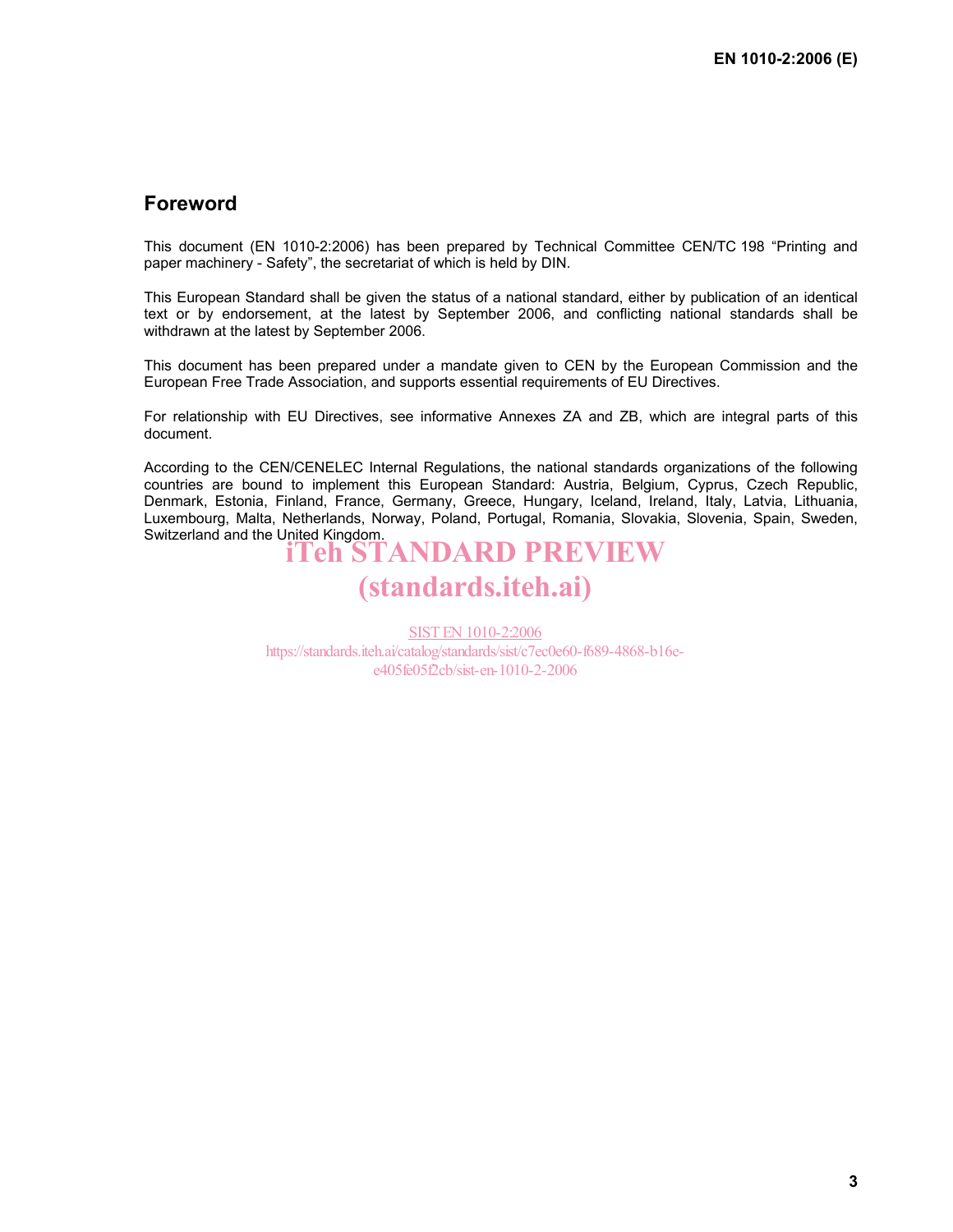### **Introduction**

This document is a type C standard as stated in EN ISO 12100-1:2003.

It defines additional safety requirements and/or deviations from the stipulations in EN 1010-1:2004.

The machinery concerned and the extent to which hazards, hazardous situations and events are covered are indicated in the scope of this document.

When provisions of this type C standard are different from those which are stated in type A or B standards, the provisions of this type C standard take precedence over the provisions of the other standards for machines that have been designed and built according to the provisions of this type C standard.

The European Committee for Standardization (CEN) draws attention to the fact that it is claimed that compliance with this document may involve the use of one or more patents:

- *German Patent DE 103 10 236 B3*
- *PCT patent application*

CEN takes no position concerning the evidence, validity and scope of this patent right.

The holders of this patent right have assured CEN that they are willing to negotiate licences under reasonable and non-discriminatory terms and conditions with applicants throughout the world. In this respect, the statement of the holders of this patent right is registered with CEN: **PREVIEW** 

*The companies Koenig & Bauer AG, Friedrich-Koenig-Strasse 4, 97080 Würzburg (DE), Heidelberger*  The companies Koenig & Bauer AG, Friedrich-Koenig-Strasse 4, 97080 Würzburg (DE), Heidelberger<br>Druckmaschinen AG, Kurfuersten-Anlage 52-60, 69115 Heidelberg (DE) and MAN Roland Druckmaschinen *AG, Mühlheimer Strasse 341, 63075 Offenbach (DE) ("Patent Owners") as the exclusive owners of the German Patent DE 103 10 236 B3 and the PCT patent application WO 2004/078626 A1 ("Patents") herewith*  $\frac{1}{2}$ *declare not to enforce any rights resulting from the German Patent DE 103 10 236 B3 and the PCT patent*  declare not to enforce any *itghts resulting from the German Patent UE (US UL 23*6 B3 and the PCT patent<br>application WO 2004/078626 A1 against third parties that intend to comply with the ISO/TC130, CEN/TC 198, application WO 2004/010020 AT against third pailes that litterio to comply with the ISO/TC 130, CENTC 190,<br>ANSI B65 standards, or any other local or regional standards that use the ISO/TC 130 standards or the relevant parts thereof or any derivative standards thereof. This declaration is legally binding for all current *owners of the above-mentioned patent and patent application and their future legal successors.* 

Information may be obtained from:

Heidelberger Druckmaschinen AG Intellectual Property R3 Kurfürstenanlage 52-60, 69115 Heidelberg **Germany** Tel: +49-6221/92-3027 Fax: +49-6221/92-3099

Koening & Bauer AG Friedrich-König-Straße 4, 97080 Würzburg, Germany

MAN Roland Druckmaschinen AG Mühlheimer Straße 341, 63075 Offenbach Germany

Attention is drawn to the possibility that some of the elements of this document may be the subject of patent rights other than those identified above. CEN shall not be held responsible for identifying any or all such patent rights.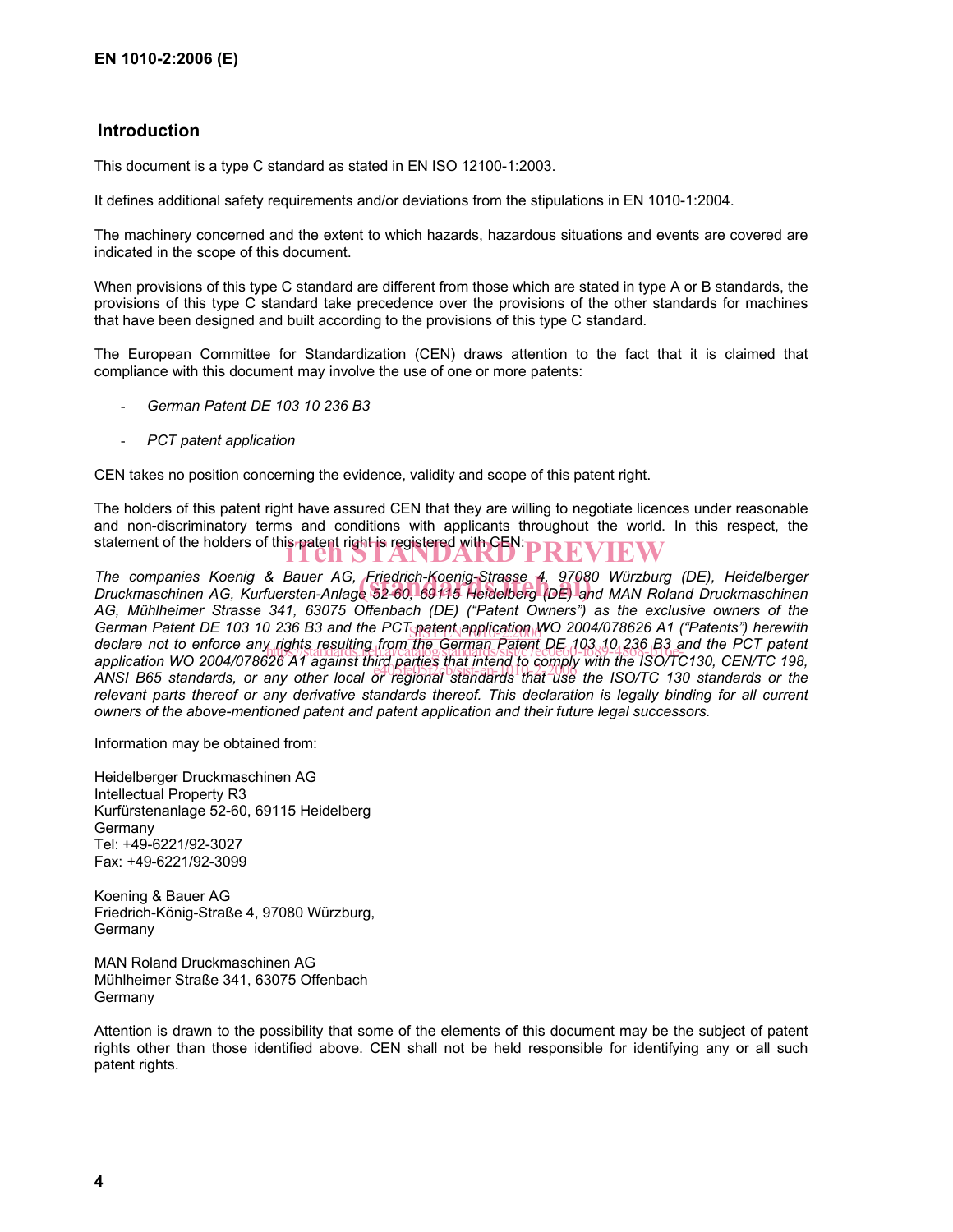### **1 Scope**

This document applies to:

- Pre-press machinery (machinery and devices for the production of master copies and printing forms):
	- exposure equipment for the production of films and printing forms;
	- $\equiv$  equipment for developing films and printing forms;
	- washing machines for printing forms;
	- $-$  machines for bending printing forms;
	- punching machines for film and printing forms;
	- $\equiv$  cutting machines for film and printing forms;
	- $-$  machines for the production of gravure printing forms;
	- scanners.
- Printing and varnishing machines:
	- $-$  proofing presses; eh STANDARD PREVIEW
	- sheet-fed printing presses and varnishing machines including digital printing presses;
	- web-fed rotary presses and varnishing machines including digital printing presses;
	- screen printing presses. e405fe05f2cb/sist-en-1010-2-2006https://standards.iteh.ai/catalog/standards/sist/c7ec0e60-f689-4868-b16e-
- Auxiliary devices:
	- cylinder and roller washing devices;
	- continuous flow drying devices;
	- powder spraying devices;
	- $-$  auxiliary devices on inking and damping units;
	- automatic plate clamping devices;
	- washing equipment for printing forms, rollers and scrapers;
	- pile turners;
	- measuring and control devices.

This document shall be used together with EN 1010-1:2004. Both parts together identify all significant hazards relevant to printing and varnishing machines including pre-press machinery and auxiliary devices, when they are used as intended and under the conditions foreseen by the manufacturer (see clause 4). The specific requirements specified in prEN 1010-2 take precedence over respective requirements in this standard.

This document does not deal with risks generated by noise emitted from the machines. These issues are fundamentally covered in EN 1010-1: 2004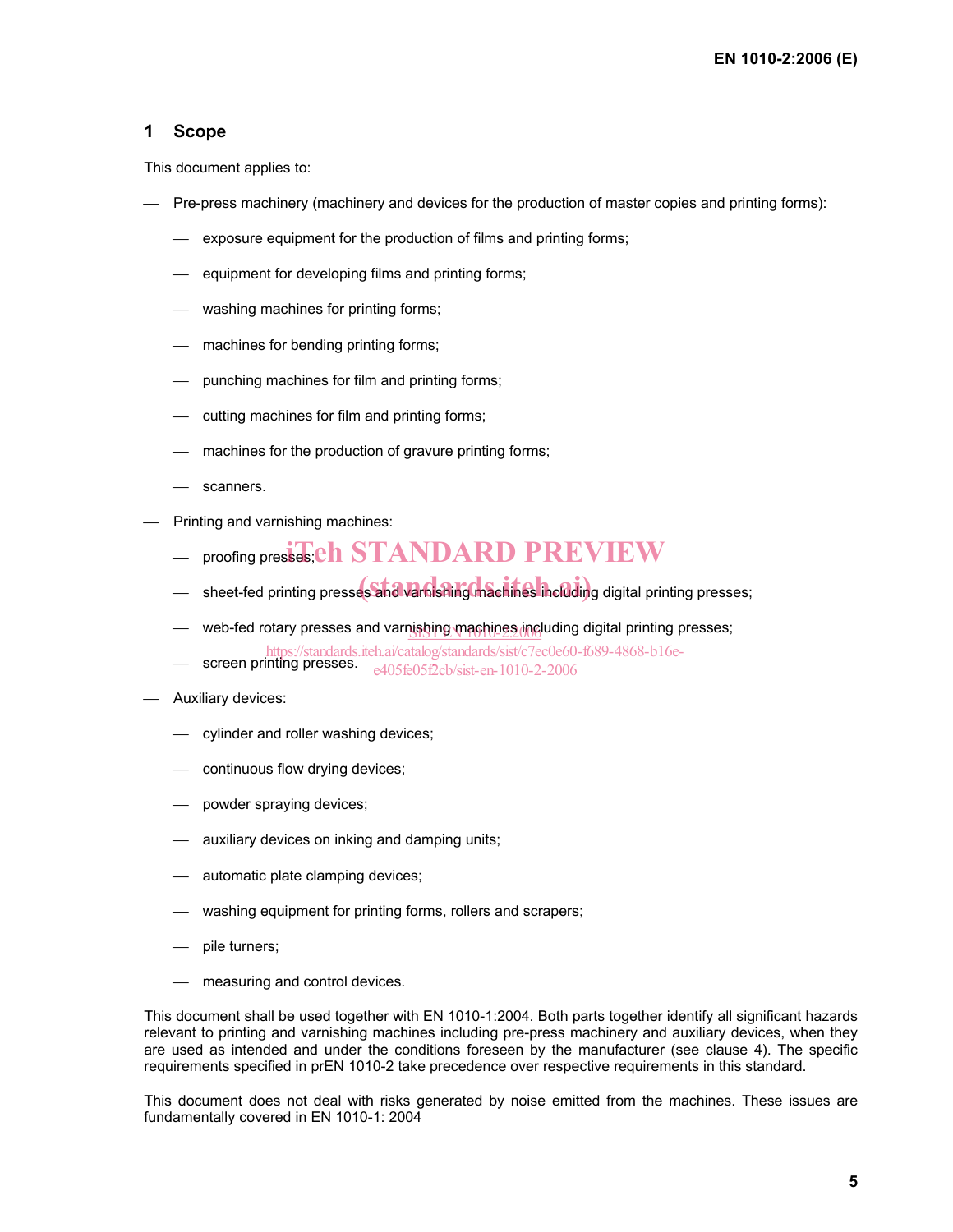This document does not apply to high-pressure cleaning devices and screen printing presses for textile substrates.

This document is not applicable to printing and varnishing machines including pre-press machinery which are manufactured before the date of publication of this document by CEN.

#### **2 Normative references**

The following referenced documents are indispensable for the application of this document. For dated references, only the edition cited applies. For undated references, the latest edition of the referenced document (including any amendments) applies.

EN 294:1992, *Safety of machinery — Safety distances to prevent danger zones being reached by the upper limbs*.

EN 349:1993, *Safety of machinery — Minimum gaps to avoid crushing of parts of the human body*.

EN 378-1:2000, *Refrigerating systems and heat pumps — Safety and environmental requirements — Part 1: Basic requirements, definitions, classification and selection criteria.*

EN 954-1:1996, *Safety of machinery — Safety related parts of control systems — Part 1: General principles for design*.

EN 999:1998, *Safety of machinery — The positioning of protective equipment in respect of approach speeds*  EN 999:1998, Safety of machinery **The positioning of protective equipment in respect of parts for the human body.** 

EN 1010-1:2004, Safety of machinery — Safety requirements for the design and construction of printing and *paper converting machines — Part 1: General requirements*.

EN 1050:1996, *Safety of machinery <del>arc</del> Principles for risk assessment*  $\rm{_0e60-689-4868\text{-}b16e-}$ SIST EN 1010-2:2006

EN 1127-1:1997, *Explosive atmospheres — Explosion prevention and protection — Part 1: Basic concepts*  e405fe05f2cb/sist-en-1010-2-2006*and methodology.*

EN 1539 :2000, *Dryers and ovens, in which flammable substances are released — Safety requirements*.

EN 60204-1:1997, *Safety of machinery — Electrical equipment of machines — Part 1: General requirements (IEC 60204-1:1997).* 

EN 60529:1991, *Degrees of protection provided by enclosures (IP code) (IEC 60529:1989).* 

EN 60825-1:1994, *Safety of laser products — Part 1: Equipment classification, requirements and user's guide (IEC 60825-1:1993).*

EN 60950-1:2001, *Information technology equipment — Safety — Part 1: General requirements (IEC 60950-1:2001, modified)*.

EN ISO 12100-1:2003, *Safety of machinery — Basic concepts, general principles for design —- Part 1: Basic terminology, methodology (ISO 12100-1:2003).* 

EN ISO 12100-2:2003, *Safety of machinery — Basic concepts, general principles for design — Part 2: Technical principles (ISO 12100-2:2003).* 

EN ISO 14122-4:2004, *Safety of machinery — Permanent means of access to machinery — Part 4: Fixed ladders (ISO 1422-4:2004)*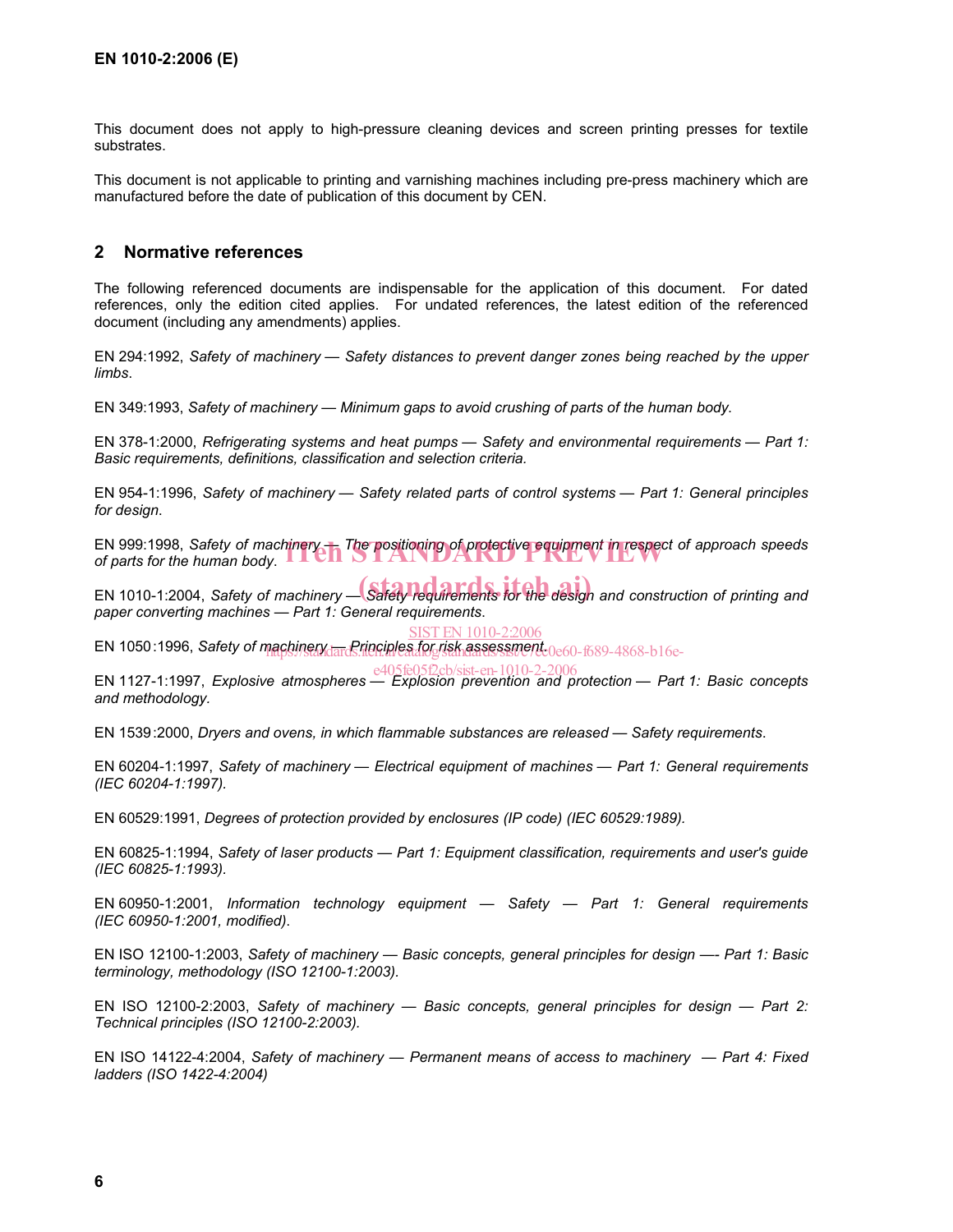### **3 Terms and definitions**

For the purposes of this European Standard, the terms and definitions given in EN ISO 12100-1:2003, EN 1010-1:2004 and the following apply.

#### **3.1**

#### **alcohol dosing equipment**

equipment for dosing the amount of alcohol in the damping water of offset printing presses

#### **3.2**

#### **proofing presses**

machines for printing a small number of copies, mostly used for assessing print quality before the printing form is mounted in the machine. Feeding and delivery is done manually

#### **3.3**

#### **automatic plate clamping devices**

devices for automatic or semi-automatic changing of printing plates

#### **3.4**

#### **exposing equipment**

machinery used for taking images by exposing photo-sensitive material, for example, as master copy or printing forms

#### **3.5**

#### **sheet-fed printing presses and varnishing machines**

sheet-fed printing presses and varnishing machines<br>machines for printing, numbering and/or varnishing of sheet-size substrates (paper sheets, board, film, sheet metal or similar material) including proofing presses. Numbering and varnishing machines may be integrated metal or similar material) including prooting presses. Numbering and varnishing machines may be integrated<br>into printing presses or they may be used as stand-alone machines. The sheets may be fed by feeders or from sheeters attached to unwinding units

#### SIST EN 1010-2:2006

**3.6 powder spraying devices**<br> **powder spraying devices**<br> **https://standards.iteh.ai/catalog/standards/sist/c7ec0e60-f689-4868-b16e-**

powder spraying devices<br>devices for spraying powder onto the printed material on the delivery side of sheet-fed printing presses

#### **3.7**

#### **printing forms**

base material which stores the image to be printed (pictures and/or text) and transfers ink on a substrate (such as printing plates, printing cylinders, screens), thus printing the image

#### **3.8**

#### **washing equipment for printing forms**

machines for washing printing forms outside the printing press (for example, screen washing equipment)

#### **3.9**

#### **printing forms bending machines**

machines for bending or folding printing forms before they are clamped in the printing press

#### **3.10**

### **printing tables**

tables to hold the substrate to be printed during the printing process (as on certain types of screen printing presses)

#### **3.11**

#### **master copy**

copy from which the image is taken for preparing the printing form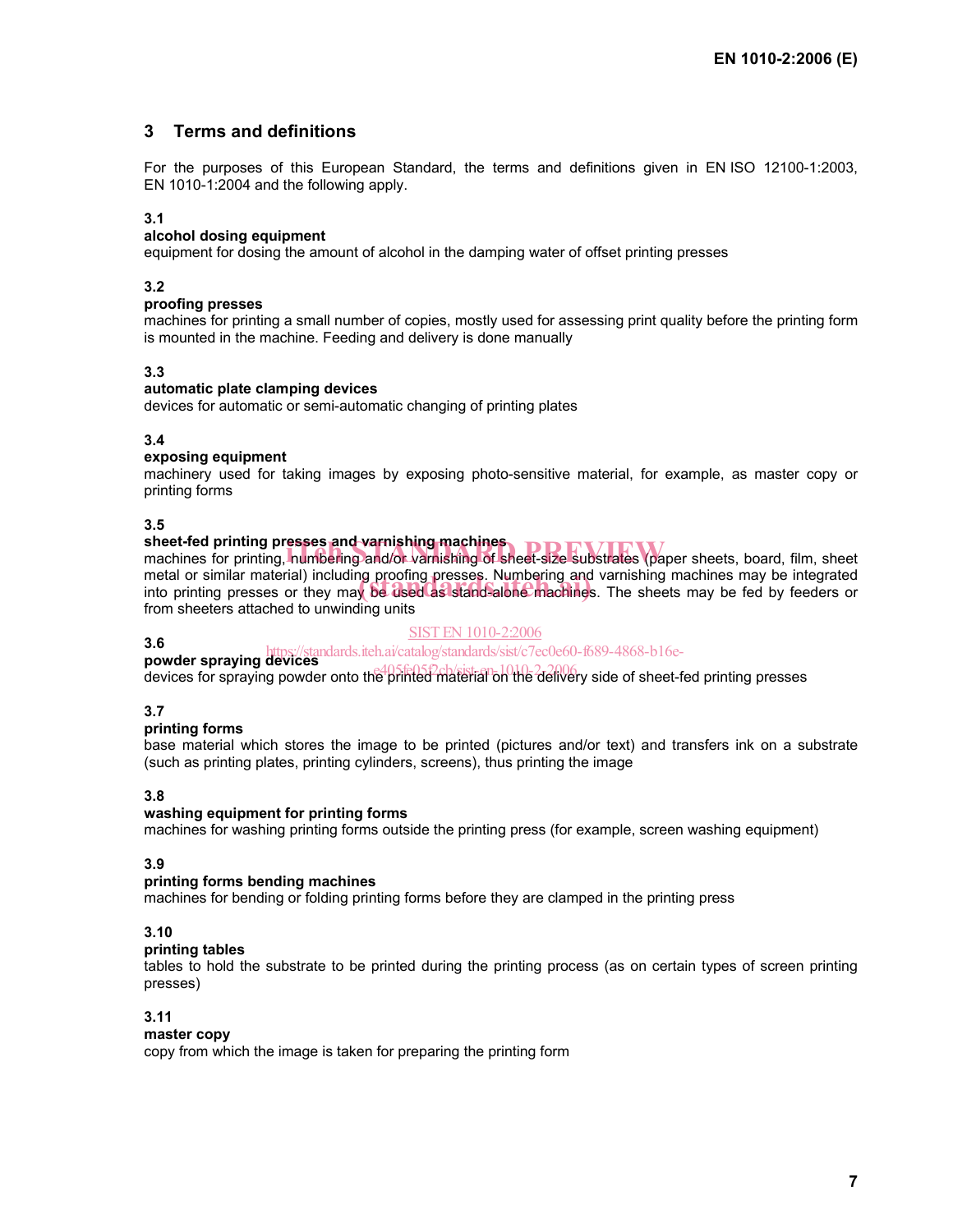#### **3.12**

#### **continuous flow drying devices**

devices built into printing presses for drying substrates after the printing process (for example, by hot air, IR or UV radiation)

#### **3.13**

#### **digital printing presses**

printing presses used in professional printing shops where the printing image is produced in the machine from data stored in digital form (for example, by exposing a photo-sensitive drum or film in the machine)

#### **3.14**

#### **forms printing presses**

machines for the production of continuous forms where paper webs printed with one or multiple colours are concertina-folded or wound onto a reel. In addition to the printing section, the machine normally consists of different devices for converting such as, for example, devices for punching, punching for traction feeding, cross perforation, longitudinal perforation and concertina-folding

#### **3.15**

#### **pre-press machinery**

machines and equipment for the production of master copies and/or printing forms

**3.16** 

#### **web-fed rotary printing presses and varnishing machines**

machines for printing, numbering and/or varnishing of webs (for example webs of paper, films)

#### **3.17**

**3.18** 

# iTeh STANDARD PREVIEW

#### **bypass function bypass sequence**

# (standards.iteh.ai)

temporary, time-limited suppression or bypassing of one (or several) safety function(s) by safety-related parts of a control system

#### SIST EN 1010-2:2006

#### https://standards.iteh.ai/catalog/standards/sist/c7ec0e60-f689-4868-b16e-

#### access height in the sheet-fed press delivery 26 he b/sist-en-1010-2-2006

maximum opening into the area below the sheet gripper, measured between access level (floor, fixed platform or footboard) and lower edge of fixed machine parts (e.g. fixed guard, fixed cover, fixed parts such as sheet stops); (see Figure 3)

#### **3.19**

#### **screen printing presses**

printing presses using printing forms with woven material (screens) which partially allow ink to penetrate through the material. A doctor blade is used to press the ink through the screen onto the underlying substrate. Ink will pass only through the "printing, parts of the screen, thus creating the desired image. Screen printing may be applied to sheets, webs or solid substrates

Depending on the degree of automation of the individual steps of the printing process (feeding - flooding printing - delivery), screen printing presses are defined as:

- $\equiv$  semi automatic (manual feeding and manual delivery);
- $\equiv$  three-quarter automatic (manual feeding, automatic delivery);
- fully automatic (automatic feeding and delivery).

Screen printing presses with flat screens are classified according to their design as:

 printing unit, hinged or with parallel or inclined withdrawal, fixed feeding table as printing basis (substrate is placed manually on the feeding table below the printing unit);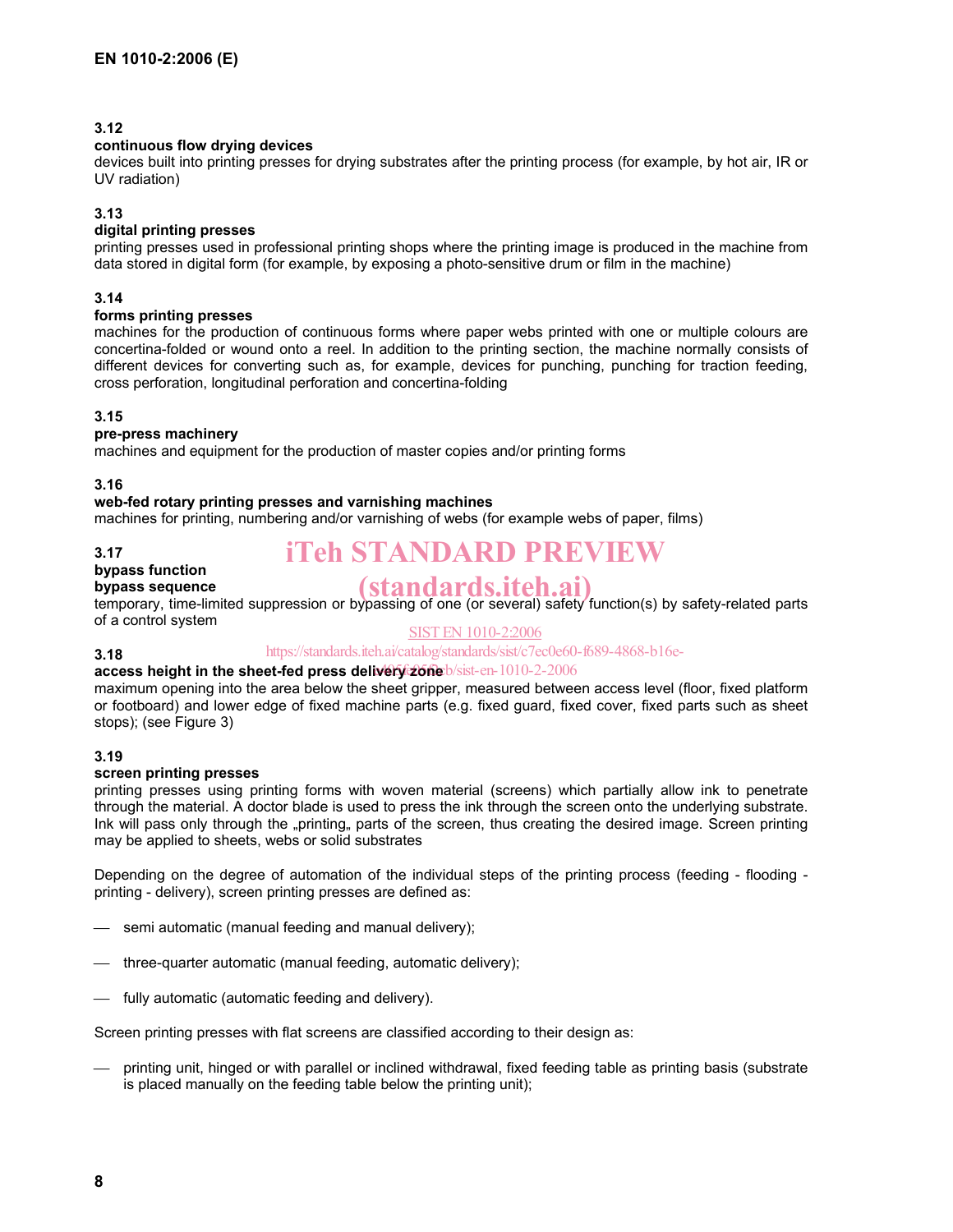- short-stroke printing unit (substrate is placed on a movable feeding table as printing basis; substrate is placed on a fixed feeding table, transfer to the printing basis by means of gripper system);
- movable printing unit with fixed blade unit and counterpressure cylinder, feeding via gripper system (cylinder screen printing presses)

#### **3.20**

#### **screen frames**

frames upon which printing screens are mounted

#### **3.21**

#### **printing basis of screen printing presses**

counterpressure element taking up the substrate for printing. It can be a flat plate (printing table) or a rotating cylinder

#### **3.22**

#### **doctor blade unit**

unit for pressing the screen printing form against the substrate with the blade forcing the printing ink through the open areas of the screen printing form onto the substrate and scraping excessive ink off the screen. It consists of the blade holder and the blade

#### **3.23**

#### **printing unit of screen printing presses**

designation for the screen printing form and the doctor blade unit

# iTeh STANDARD PREVIEW

#### **3.24 pile turners**

# (standards.iteh.ai)

devices for turning piles of substrate. They are associated with sheet-fed printing presses in order to turn piles of printed paper for further processing, for example, for back printing in a second run

#### **3.25**  https://standards.iteh.ai/catalog/standards/sist/c7ec0e60-f689-4868-b16e-

## **engraving machines for gravure cylinders** cb/sist-en-1010-2-2006

machines for cutting images on printing forms used for gravure printing where the engraved parts hold the ink for the printing process

#### **3.26**

#### **newspaper printing presses**

machines which are designed and constructed primarily for printing newspapers

#### **3.27**

#### **auxiliary devices for printing presses**

devices used for the production process which are either built in or attached to the printing press

#### **3.28**

#### **enabling devices**

actuating devices which shall be operated in addition to at least one other actuator or enabling device in order to start a machine under hold-to-run control. The machine movement is stopped as soon as one of the holdto-run controls or enabling devices respectively is released

#### **3.29**

#### **roller/cylinder washing devices**

devices integrated into the printing press for washing cylinders and rollers, for example, ink rollers, blanket cylinders, printing cylinders, plate cylinders

#### **3.30**

#### **cylinder screen printing presses**

sheet-fed screen printing presses where the substrate (sheet) is guided along the screen by a printing cylinder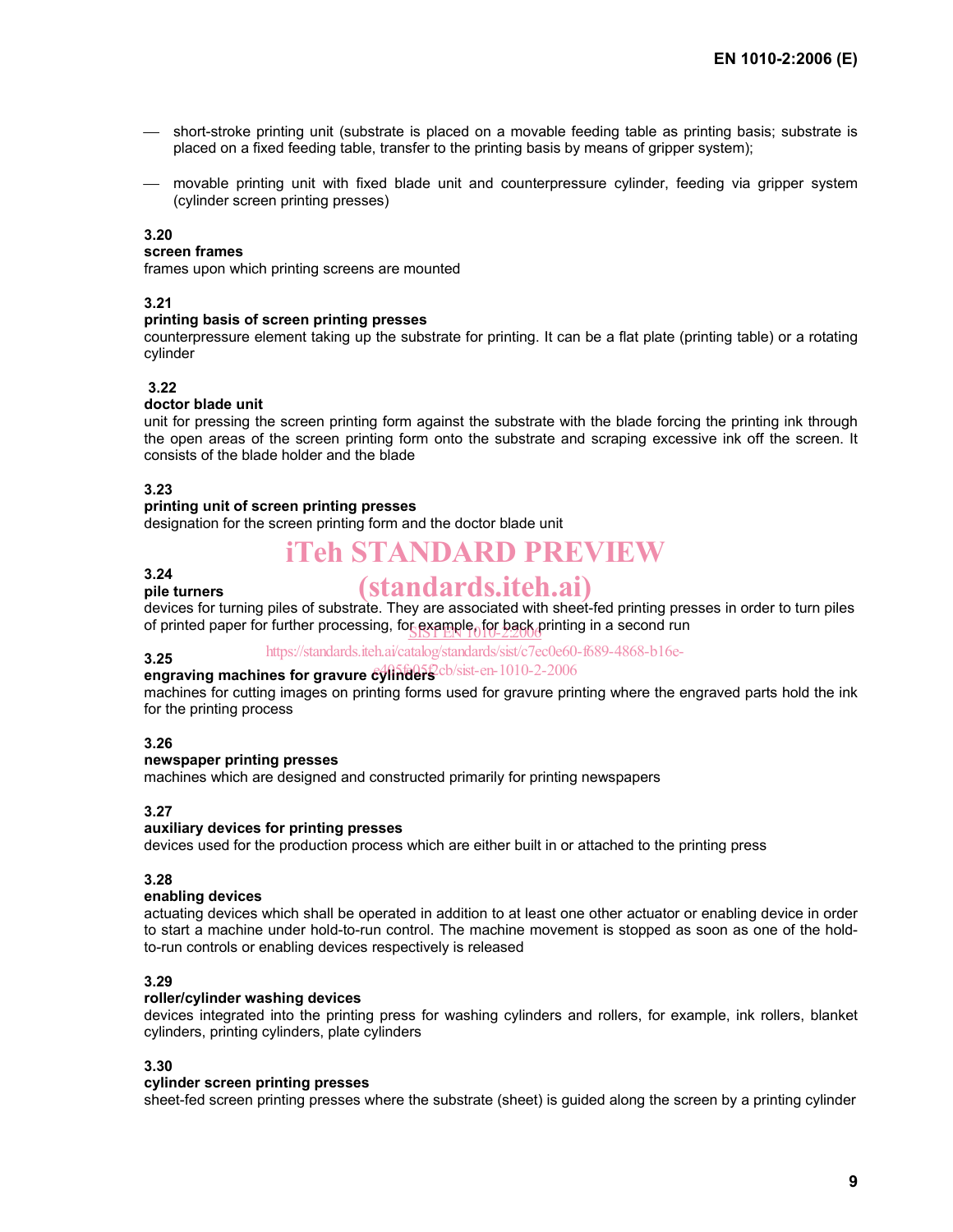#### **3.31 ESPD**  electro-sensitive protective device

#### **3.32**

**knurl rollers** 

rollers with a pattern surface with indents less than 1 mm, without sharp or cutting edges.

### **4 List of significant hazards**

This clause contains all the significant hazards (noise is fundamentally dealt with in EN 1010-1:2004), as far as they are dealt with in this standard, identified by the risk assessment significant for this type of machinery and which require action to eliminate or reduce the risk. When carrying out the risk assessment, the machine designer shall check whether the list of hazards in Table 1 is complete and applicable with respect to the particular machine.

**4.2** It is of great importance that the users of this standard, i. e. the designer or manufacturer, take into account the following principal aspects in accordance with EN 1050:1996:

- the intended use of the machine including setting-up (make-ready), cleaning and maintenance, including foreseeable misuse;
- identification of the significant hazards.

# iTeh STANDARD PREVIEW (standards.iteh.ai)

SIST EN 1010-2:2006 https://standards.iteh.ai/catalog/standards/sist/c7ec0e60-f689-4868-b16ee405fe05f2cb/sist-en-1010-2-2006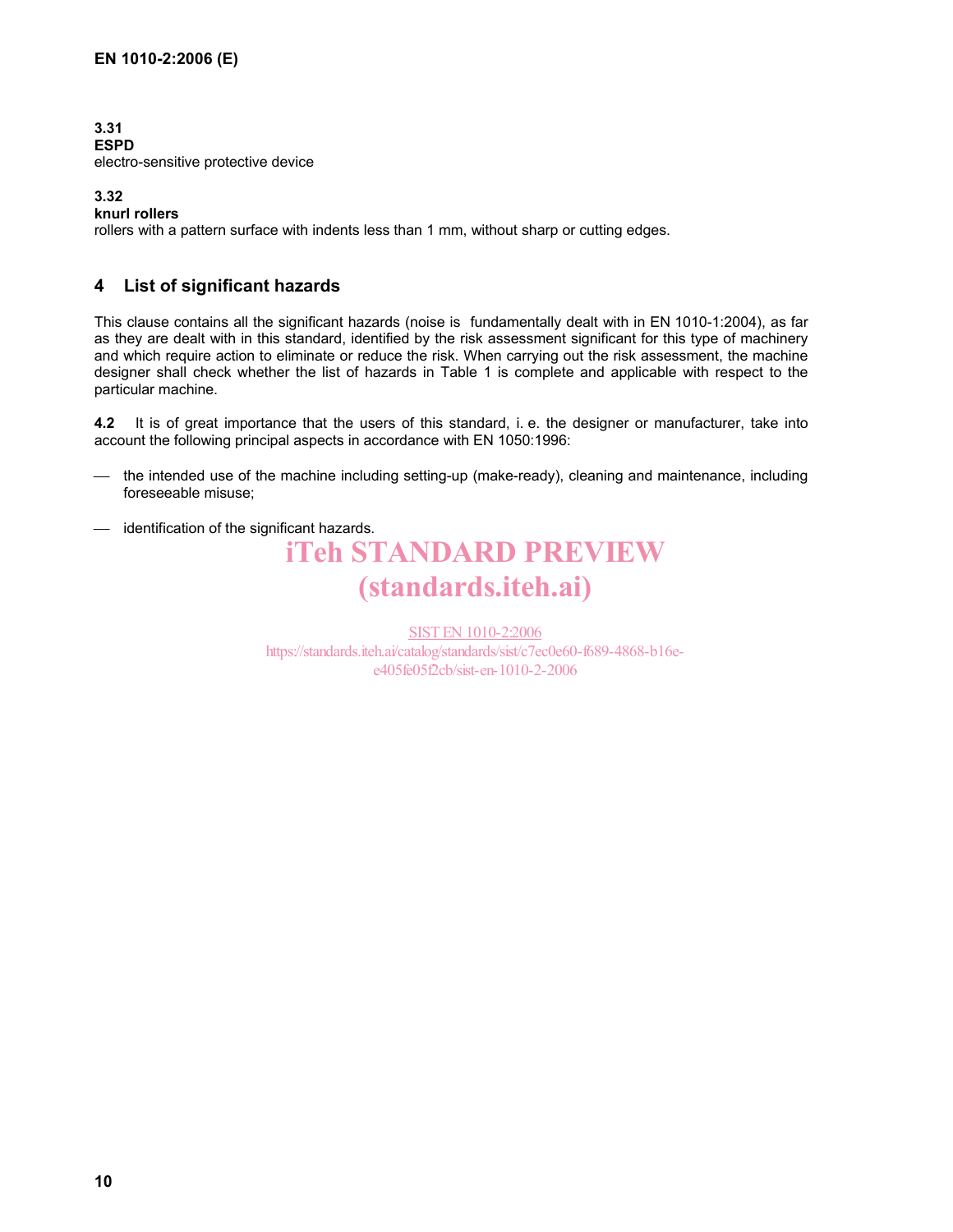|                            |                                                                             | Safety measures: reference to clauses in |               |                |
|----------------------------|-----------------------------------------------------------------------------|------------------------------------------|---------------|----------------|
| <b>Significant hazards</b> | Danger zone                                                                 |                                          | <b>EN ISO</b> | EN             |
|                            |                                                                             | this standard                            | 12100-1:2003  | 1050:1996      |
|                            |                                                                             |                                          |               | <b>Annex A</b> |
| Mechanical hazards         | Pre-press machinery                                                         |                                          | 4.2           | 1              |
| crushing                   | inrunning nips on rollers and<br>cylinders                                  | 5.2.8                                    |               |                |
| shearing                   | inrunning nips between engraving                                            | 5.2.9                                    |               |                |
| cutting or severing        | tools and form cylinder                                                     |                                          |               |                |
| entanglement               | trapping hazards on chuck jaws of<br>engraving machines                     | 5.2.9                                    |               |                |
| drawing-in                 | printing forms bending devices                                              | 5.2.10, 5.2.11,                          |               |                |
| impacts                    |                                                                             | 7.1.1.2                                  |               |                |
|                            | printing forms punching devices                                             | 5.2.12                                   |               |                |
|                            |                                                                             |                                          |               |                |
|                            |                                                                             |                                          |               |                |
|                            |                                                                             |                                          |               |                |
|                            | Sheet-fed printing presses and<br>varnishing machines                       |                                          |               |                |
|                            | sheet gripping devices, rollers, cylinders,                                 | 5.3.1                                    |               |                |
|                            | perforating tools, feed openings                                            |                                          |               |                |
|                            | inrunning nips behind interlocking guards                                   | 5.3.2                                    |               |                |
|                            | during cleaning and make-ready                                              |                                          |               |                |
|                            | damping unit, varnishing unit, inking unit                                  | 5.3.4, 5.3.5                             |               |                |
|                            | sheet delivery m<br>ards.iteh.a                                             | 5.3.8 to 5.3.10,<br>7.1.2.2              |               |                |
|                            | sheet delivery                                                              | 5.3.11                                   |               |                |
|                            | material feeding for board and plate <sup>006</sup>                         | 5.3.12, 7.1.2.4                          |               |                |
|                            | https://stapdatidg.iteh.ai/catalog/standards/sist/c7ec0e60                  | -f689-4868-b16e                          |               |                |
|                            | sheet stops. Suction headson automatic 2006<br>format setting               | 5.3.13                                   |               |                |
|                            | pile changing device                                                        | 5.3.14                                   |               |                |
|                            | powered movable guards                                                      | 5.3.16                                   |               |                |
|                            | upper and lower tool on offset proofing                                     | 5.3.17                                   |               |                |
|                            | presses                                                                     |                                          |               |                |
|                            |                                                                             |                                          |               |                |
|                            | Web-fed rotary printing presses and<br>varnishing machines                  |                                          |               |                |
|                            | inrunning nips on rollers and cylinders,<br>feed openings                   | 5.4.2, 5.4.3                             |               |                |
|                            | inrunning nips behind interlocking guards<br>during cleaning and make-ready | 5.4.4                                    |               |                |
|                            | powered movable guards                                                      | 5.4.5                                    |               |                |
|                            | damping unit, varnishing unit, inking unit                                  | 5.4.8, 5.4.9                             |               |                |
|                            | automatic format setting, area of turner                                    | 5.4.10, 7.1.3.1                          |               |                |
|                            | bars                                                                        |                                          |               |                |
|                            | transport carriages for cylinders                                           | 5.4.12, 5.4.13                           |               |                |

| Table 1 — Significant hazards, danger zones, safety measures |  |  |  |  |  |  |  |
|--------------------------------------------------------------|--|--|--|--|--|--|--|
|--------------------------------------------------------------|--|--|--|--|--|--|--|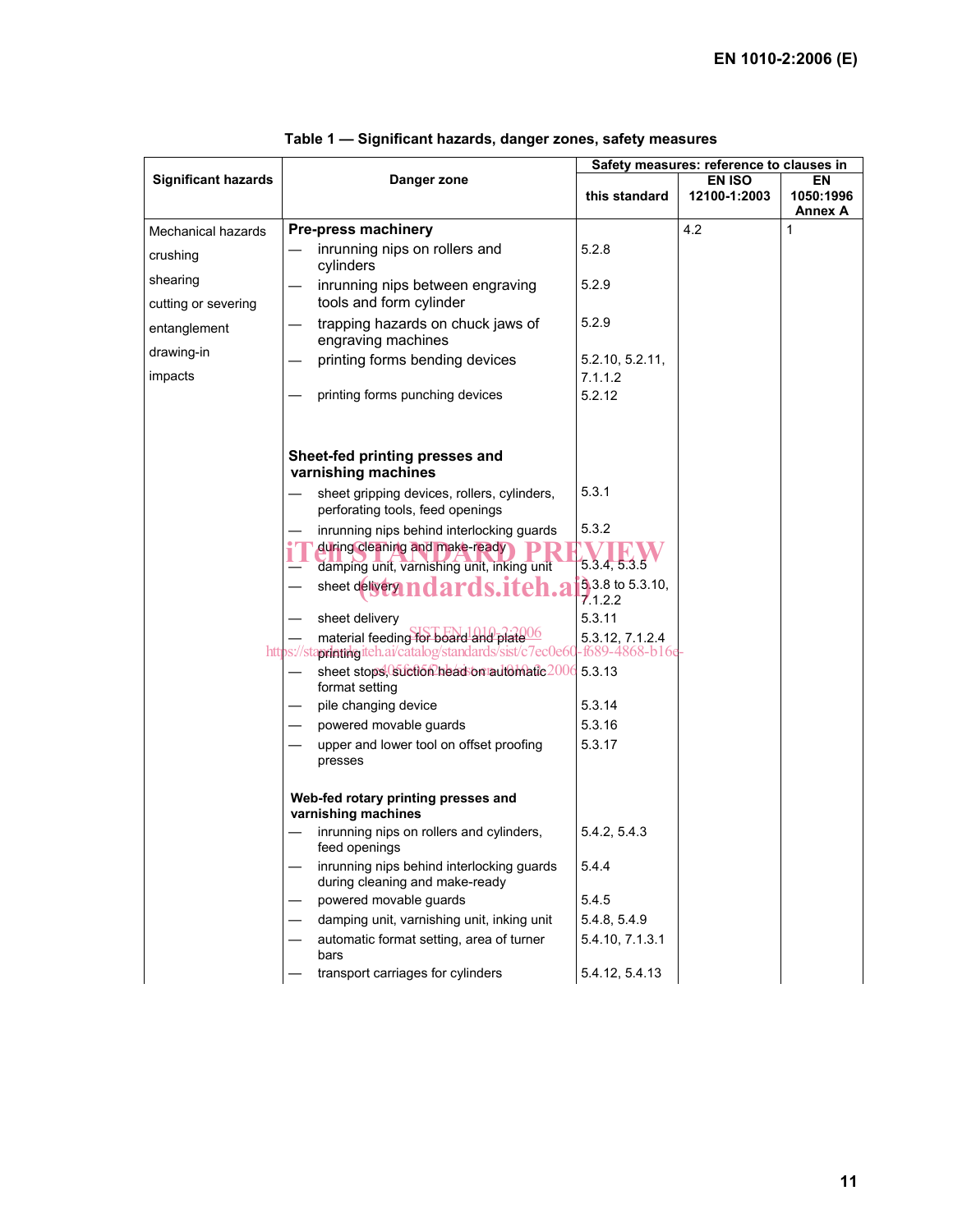|                                  | Danger zone                                                                 | Safety measures: reference to clauses in                     |                                       |                                    |
|----------------------------------|-----------------------------------------------------------------------------|--------------------------------------------------------------|---------------------------------------|------------------------------------|
| <b>Significant hazards</b>       |                                                                             | this standard                                                | <b>EN ISO</b><br>$12100 - 1:$<br>2003 | EN 1050:<br>1996<br><b>Annex A</b> |
|                                  | folding unit                                                                | 5.4.14                                                       |                                       |                                    |
|                                  | material feeding                                                            | 5.4.15                                                       |                                       |                                    |
|                                  | material webs                                                               | 5.4.16                                                       |                                       |                                    |
|                                  | reel unwinding unit                                                         | 5.4.17                                                       |                                       |                                    |
|                                  | forms printing with guards open                                             | 5.4.18, 7.1.3.3                                              |                                       |                                    |
|                                  | rollers, guide rollers                                                      | 5.4.19                                                       |                                       |                                    |
|                                  | digital pronting presses                                                    | 5.4.21                                                       |                                       |                                    |
|                                  | <b>Screen printing presses</b>                                              |                                                              |                                       |                                    |
|                                  | printing unit, printing basis                                               | 5.5.2, 7.1.4.5                                               |                                       |                                    |
|                                  | feeding table, gripper systems                                              | 5.5.3                                                        |                                       |                                    |
|                                  | doctor blade/screen frame                                                   | 5.5.4, 5.5.5                                                 |                                       |                                    |
|                                  | doctor blade/screen frame                                                   | 5.5.6                                                        |                                       |                                    |
|                                  | feeding unit, delivery                                                      | 5.5.7                                                        |                                       |                                    |
|                                  | screen frames on cylinder screen printing<br>presses                        | 5.5.8                                                        |                                       |                                    |
|                                  | pressure cylinder TA                                                        | 5.59 K                                                       |                                       |                                    |
|                                  | Auxiliary devices for printing and variashing (56.21)<br>machines           |                                                              |                                       |                                    |
|                                  | Powder spraying devices<br>Auxiliary devices on inking and damping<br>units | 06<br><b>5.6.4</b><br>7ec0e60-f689-4868-b16e-<br>$-2 - 2006$ |                                       |                                    |
|                                  | refrigerating devices                                                       | 5.6.5.3                                                      |                                       |                                    |
|                                  | <b>Plate clamping devices</b>                                               | 5.6.6                                                        |                                       |                                    |
|                                  | <b>Pile turners</b>                                                         |                                                              |                                       |                                    |
|                                  | load lifting device<br>$\qquad \qquad -$                                    | 5.6.8.1                                                      |                                       |                                    |
|                                  | hydraulic, pneumatic lifting device                                         | 5.6.8.2                                                      |                                       |                                    |
|                                  | <b>Measuring and control devices</b>                                        | 5.6.8                                                        |                                       |                                    |
| Slipping, tripping,<br>falling   | Sheet-fed printing presses and varnishing<br>machines                       |                                                              | 4.10                                  | 19                                 |
|                                  | accessible floor plates with low slip<br>resistance                         | 5.3.21                                                       |                                       |                                    |
| Ejection of parts                | Pre-press machinery                                                         |                                                              |                                       | 1.1.4                              |
|                                  | safety screen on exposing equipment                                         | 5.2.3                                                        |                                       |                                    |
| Thermal hazards                  | <b>Continuous flow drying devices</b>                                       |                                                              | 4.4                                   | 3                                  |
| Burns due to possible<br>contact | surface temperature                                                         | 5.6.3.6                                                      |                                       |                                    |

### **Table 1** *(continued)*